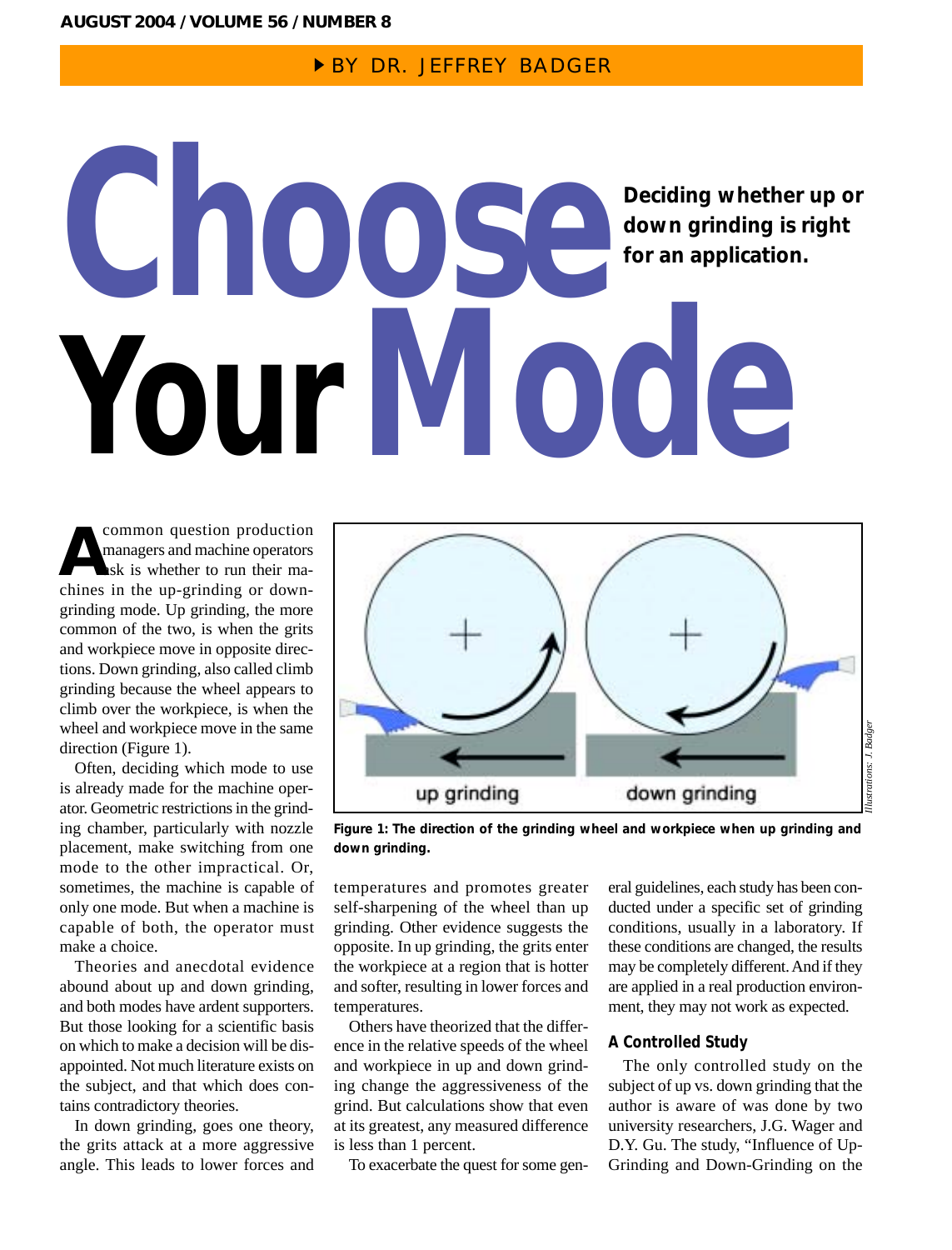Contact Zone," appeared in the Annals of CIRP (International Institution for Production Research), Vol. 40/1/1991.

Wager and Gu conducted a series of tests with a vitrified  $Al_2O_3$  wheel on mild steel. They measured surface temperatures (using a thermocouple), surface roughness, grinding forces and burn area. Shallow cuts (0.00025" to 0.001" deep) were taken and the grinding was done dry.

Their primary findings show:

■ Peak temperature was higher during down grinding, but the temperature rose more slowly.

■ Down grinding produced higher forces (as much as 80 percent higher).

■ The region of highest temperature in the arc of cut was closer to the exit point in up grinding.

■ When up grinding, surface roughness was higher in the beginning of the contact zone; when down grinding, surface roughness was higher at the end of the contact zone.

■The oxidation-burn zone was larger and darker in down grinding, probably because of the higher peak temperatures.

Because shallow cuts were made and no coolant was used, the test conditions do not mimic a production environment. And, as will be pointed out later in the article, the researchers' results don't hold true for every application.

In addition, temperature measurements in grinding are notoriously unreliable and unpredictable. The temperature drops rapidly outside the hot spot, the area of the wheel/workpiece interface where the temperature is highest. The sampling rate must be extremely high, and the thermocouple must be in the hot spot. Sometimes the test is set up to grind away the thermocouple in hopes of measuring the highest temperature, right when the wheel contacts the workpiece. But this is enormously difficult to do. The results from such studies are usually noisy signals with huge spikes.

The upshot of all the studies and anecdotal evidence is that there are no definitive answers about up vs. down grinding. There is an exception: cooling the workpiece when the arc of cut is long, as in creep-feed (CF) grinding. In this case, some unambiguous conclusions can be drawn.

#### **Cooling the Hot Spot**

For effective cooling, it is necessary to get coolant to the hot spot, which is located toward the top of the arc-of-cut contact area (Figure 2). This is achieved by delivering coolant at a high enough velocity that it penetrates the pores of

the wheel and reaches the hot spot.

The amount of heat that the coolant absorbs depends of the length of the arc of cut. This length is calculated by:

Length of the arc of cut  $=$  DOC  $\times$  wheel dia.

In grinding operations with a short arc of cut, the coolant absorbs little of the heat generated. In grinding operations with a long arc of cut, such as CF grinding, the coolant absorbs more heat—upwards of 50 percent.

Down grinding offers an advantage over up grinding with respect to cooling the workpiece. In down grinding, the hot spot is relatively close to the top of the arc of cut, meaning the coolant hasn't absorbed much heat when it reaches the hot spot.

In up grinding, however, the coolant is already at an elevated temperature by the time it reaches the hot spot. It may even have begun boiling. (Steam is far less efficient at lowering the temperature compared to a liquid.)

For this reason, CF-grinding operations, with their long arcs of cut, usually run in the down-grinding mode. An exception is the CF grinding of tool flutes. Builders and users of CF flute grinders say up grinding is performed because the forces in down grinding would rip the workpiece out of the collet.

For example, an 8" flute-grinding wheel taking multiple 0.001" cuts would have an arc length of 0.09". Only 1 or 2 percent of the heat would be absorbed by the coolant. Therefore, there wouldn't be much advantage to down grinding.

In contrast, a 16" flute-grinding wheel taking a single 1/8" cut in the CF mode would have an arc length of 1.4". If a good nozzle delivering coolant at a high velocity were used, the coolant



**Figure 2: The hot spot in grinding is located near the top of the arc of cut.**

might absorb 25 percent of the heat generated. Such an operation would benefit from down grinding.

#### **Run Tests**

The cooling aspect for CF grinding indicates down grinding is preferable. But the results of the Wager and Gu study indicate up grinding is the way to go—at least when shallow-cut grinding without coolant.

This type of complex, often contradictory information is why grinding researchers hesitate to go out on a limb and give recommendations. What succeeds under one set of conditions may fail under another. And even within a specific set of conditions, it can be difficult to say with absolute certainly what will happen.

The result is the researcher makes some general comments, which are quickly followed by long, qualified statements and a lot of phrases like "has a tendency to," "under certain conditions" and, worst of all, "that's sometimes true, but it's very complicated and difficult to predict."

The average production manager goes crazy when he hears such qualifiers. He wants a quick answer to his question, not a philosophical discussion on penetration depths and thermocouple response time. He wants something he can use immediately.

So, going out on a limb, here are the author's recommendations: If you're doing CF grinding, use down grinding. If you're not, you'll have to take matters into your own hands and come up with a conclusion based on your specific grinding conditions and by running some tests.

The following is a test you can con-